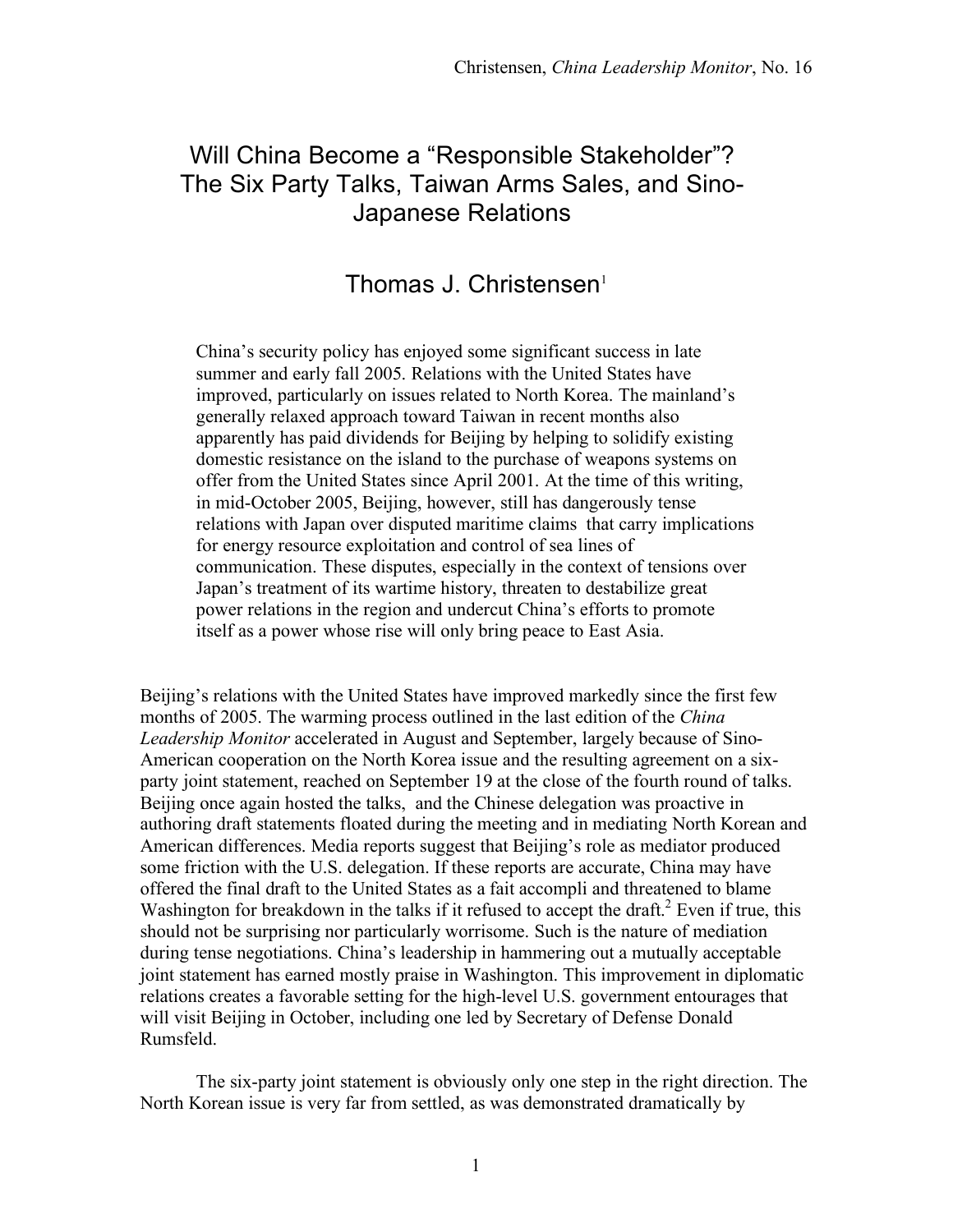Pyongyang's rather strange and rigid interpretation of the statement only one day after it was reached. If Beijing and Washington continue to cooperate on the many difficult issues related to interpreting and implementing a denuclearization agreement, however, this should have a very positive effect on Sino-American relations. If, however, Sino-American cooperation on North Korea were to break down, this could have a very deleterious effect on Sino-American relations, particularly because various political forces within the United States still have the U.S.-China economic and diplomatic relationship in their cross-hairs.<sup>3</sup>

Regarding Taiwan, Beijing's demonstrated confidence about near-term trends in cross-Strait relations and its accommodation of opposition parties in Taiwan that oppose independence for the island have carried benefits for the PRC. China's stance has deepened rifts within Taiwan regarding the island's security. Such polarization in Taiwan might lead to unpredictable political outcomes and prove dangerous to cross-Strait stability over the longer run. But in the near term, rifts on the island seem only to have strengthened the hand of Taiwanese who support policies more in line with Beijing's interests. For example, certain well-placed members of the pan-Blue camp (the KMT and PFP, both of whom oppose Taiwan independence) have successfully obstructed Taiwan's purchase of arms from the United States by blocking legislative consideration of special arms acquisition budgets. They have also opposed the inclusion of elements of that special arms acquisition budget in the regular defense budget.<sup>4</sup> This gridlock has two potential payoffs for Beijing: Taiwan acquires fewer advanced weapons, making it more vulnerable to future mainland coercion, and Taiwan's refusal to acquire such weapons strains the U.S-Taiwan security relationship, Taiwan's most important defensive asset.

China's relations with Japan remain very tense. This is despite extensive economic relations and the continuation of certain high-level governmental exchanges, such as the "Strategic Dialogue" involving PRC Vice Foreign Minister Dai Bingguo and Japan's Vice Foreign Minister Shotaro Yachi.<sup>5</sup> Wartime history and maritime sovereignty disputes are the main issues of contention. The latter has sparked not only diplomatic protests but also, in at least one instance, the dispatch of PLA warships to disputed waters. At the time of this writing in mid-October, news was just breaking regarding Prime Minister Koizumi's decision to visit the controversial Yasukuni Shrine. The shrine commemorates Japan's war dead, including some Class A war criminals. Koizumi's decision will probably preclude significant warming in Sino-Japanese relations for months to come.

### U.S.-PRC Cooperation on North Korea: China Becomes a Full Stakeholder in the Six-Party Talks

In an important speech to the National Committee on U.S.-China Relations on September 21, Deputy Secretary of State Robert Zoellick rejected a Cold War containment policy toward China. Zoellick emphasized that the United States looked forward to a day in which China was truly strong and stable, but also willing to play a proactive and positive role in the world with that power. He expressed hope that a rising China would become a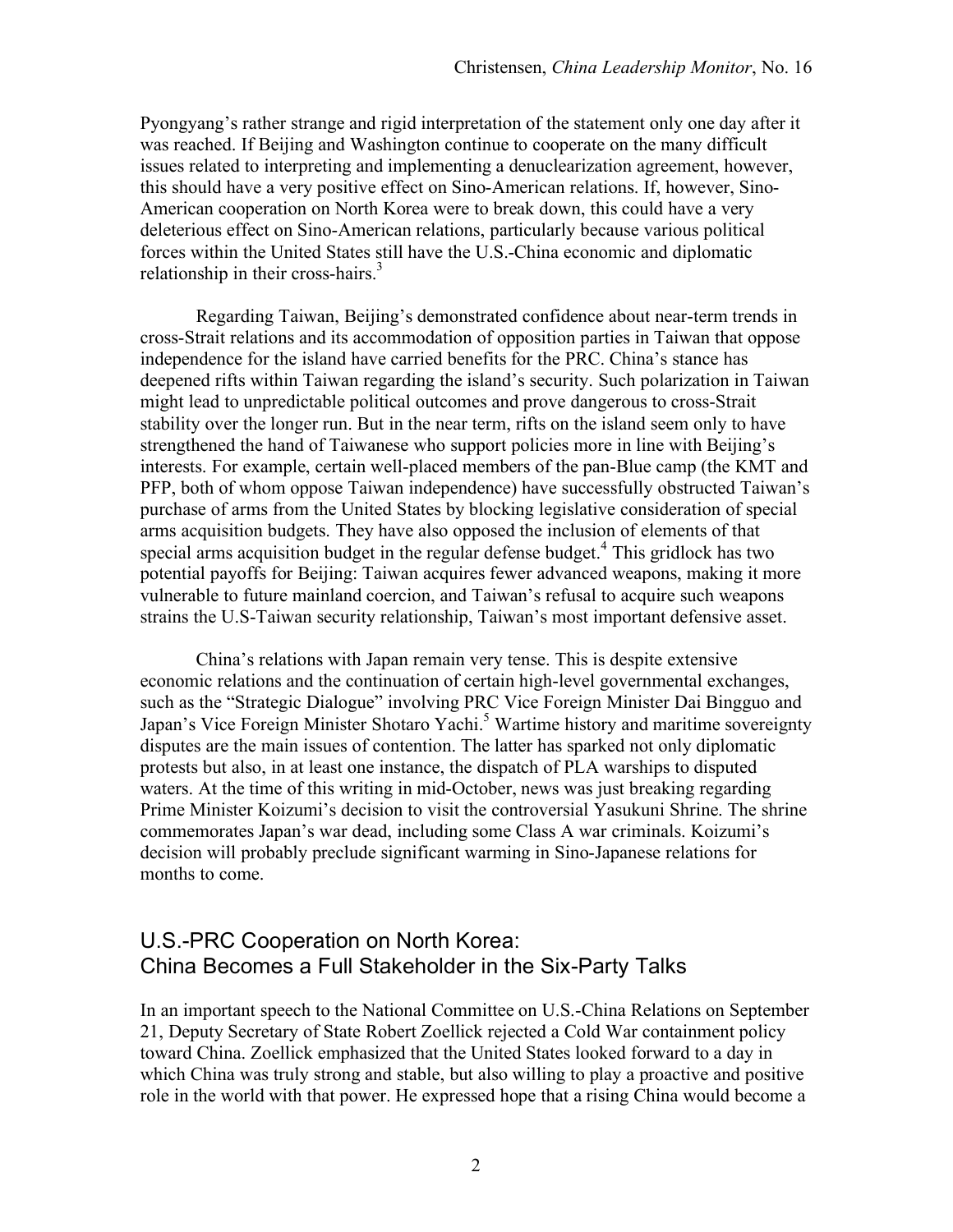"responsible stakeholder" in the international system, helping to solve common security and economic problems and reducing regional and global tensions. While praising China for its role in the six-party talks, Zoellick listed several notable exceptions to the constructive uses of Chinese power. These cases included support for Sudan at the U.N., the fast-paced military build-up across from Taiwan (which raises doubts in the United States about China's commitment to a peaceful foreign policy over the long run), and the increasingly tense relations between Beijing and Tokyo.<sup>6</sup>

At the outset of the North Korean nuclear crisis in late 2002 and early 2003, the United States was pushing for China to play a concrete and constructive role in cajoling North Korea to abide by its previous commitments to forego nuclear weapons programs. In particular, Washington wanted Beijing to put forward its own vision of how the North Korean nuclear issue could be resolved. Such a proactive stance would assist the United States and North Korea's other neighbors in creating a framework that might actually produce the non-nuclear Korean peninsula that everyone (save Pyongyang) claimed to seek.<sup>7</sup> In part for reasons related to the on-going leadership transition between Jiang Zemin and Hu Jintao at the time, Beijing demurred, playing its cards much more cautiously. <sup>8</sup> To the PRC's credit, Beijing did take the novel step of hosting the initial trilateral talks between China, North Korea, and the United States. These would eventually expand into the six-party talks on North Korean denuclearization in August 2003. In the process, Beijing became increasingly invested in the six-party talks. But until recently, Beijing was not nearly as active in the process of negotiations as Washington wanted it to be.

In the past few months, Beijing has taken a much more active role in the sixparty talks. Given the history discussed above, it is therefore not surprising that Bush Administration officials have expressed appreciation for the PRC negotiating team's role in drafting the statement that was agreed upon at the end of the September round of talks, and for pushing North Korea to sign on to the statement.<sup>9</sup> Apparently after 11<sup>th</sup>-hour haggling between the Chinese, North Korean, and U.S. delegations, a mutually acceptable statement was drafted. The document called for the dismantling of North Korean nuclear weapons and weapons-related programs in exchange for security guarantees and energy assistance toward the North, and the promise of future consideration of both diplomatic recognition by the United States and the transfer of peaceful nuclear technologies.

One sign of Beijing's effectiveness in the six-party talks is that some U.S. critics have shifted from worrying that Beijing is doing too little to solve the North Korean nuclear problem to worrying that China is taking the lead, thereby gaining diplomatic prestige at the expense of the United States. For example, Charles Krauthammer recently opined in the Washington Post that if Beijing could shepherd the six-party talks to success, China might accelerate its rise as the major rival of the United States in the region.10 In his speech cited above, Deputy Secretary Zoellick, who is highly influential on Asia policy, explicitly rejects such zero-sum thinking in Sino-American relations.<sup>11</sup> While some outside the U.S. government might worry about China's proactive role in the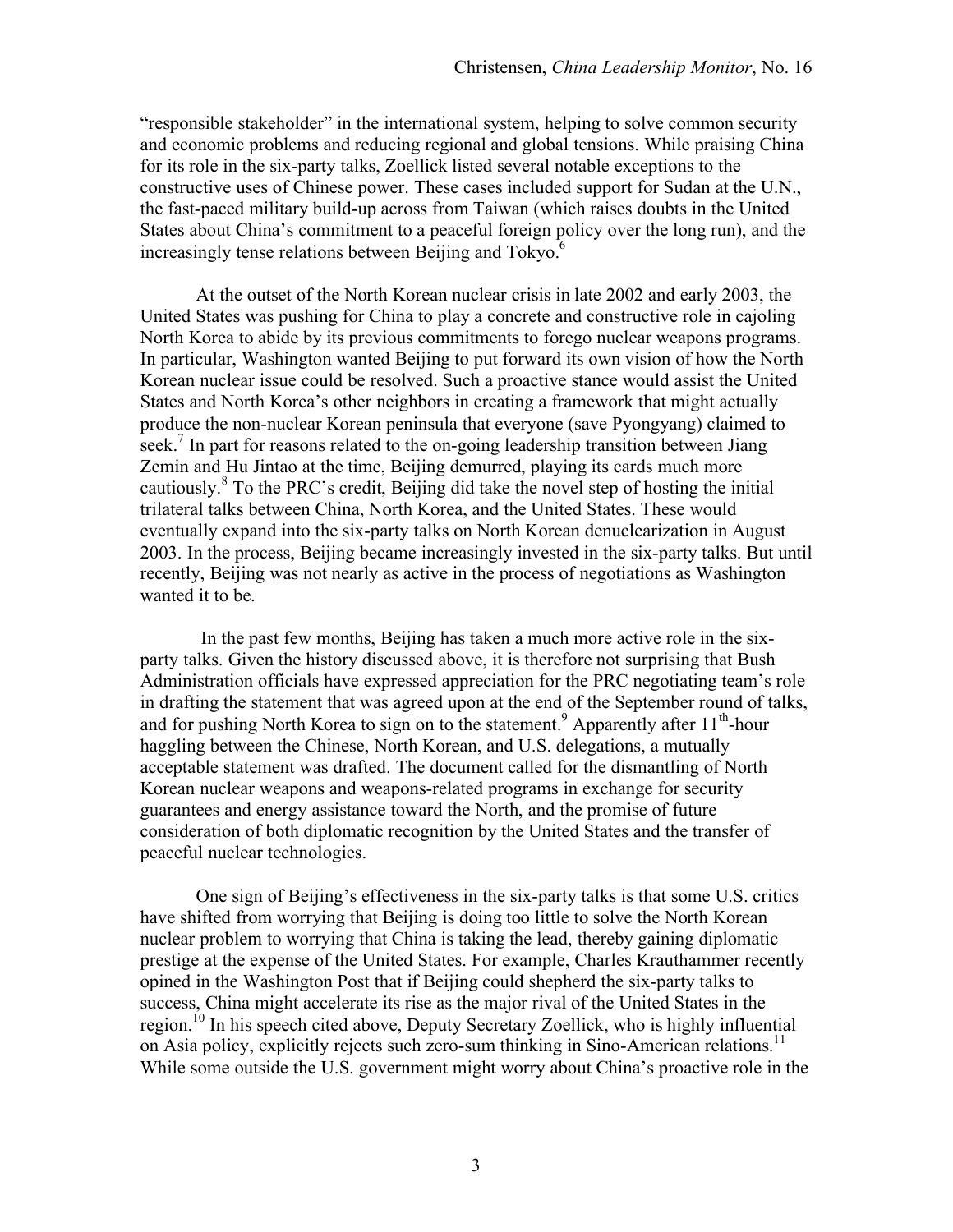six-party process, top Administration officials have been quite positive to date about Beijing's recent efforts to push the six-party process forward.

Although we cannot be completely certain that news reports about the secret negotiations are fully accurate, it certainly seems plausible that the U.S. delegation, headed by Assistant Secretary of State Christopher Hill, and the Chinese Delegation, headed by PRC Vice-Foreign Minister Wu Dawei, played hardball with each other in the final weekend leading up to the agreement on the joint statement. One news report claims that in the last 24 hours before the fifth and final draft statement was signed, Beijing threatened Washington by stating it would draft no new joint statements and that failure to accept this last version would lead to a breakdown in the talks. Beijing would then publicly report that the United States refused to sign on to such a statement.<sup>12</sup> In Congressional testimony after returning from the successful negotiations, Ambassador Hill suggested that the U.S. side was neither taken by surprise nor particularly upset by the Chinese position. He implied that the United States had taken tough positions in discussions with the Chinese as well. <sup>13</sup> Reading between the lines of these reports, it seems plausible to conclude that the United States had successfully convinced the PRC delegation to water down all discussions of both transfer of Light Water Reactors (LWRs) and diplomatic recognition of Pyongyang to a degree acceptable to Washington. If true, this would help explain why the United States seemed willing to accept the final draft but had apparently rejected earlier versions. <sup>14</sup> In that context, the Chinese demand that the United States sign the fifth and final draft would not seem so grating to the U.S. delegation.

One can also assume that Beijing put heavy pressure on North Korea to accept the final draft as well. However, there is less news coverage of this, probably because the North Korean and Chinese entourages are less forthcoming than the Americans in both on- and off-the-record interviews with the press.<sup>15</sup> The final draft states that North Korea should return to all of its previous agreements to forego nuclear weapons programs. In addition to providing security guarantees and energy assistance, participating members of the talks, such as the United States and Japan, agreed to consider the transfer of LWRs and the establishment of diplomatic relations at an appropriate time in the future. Neither LWRs nor the establishment of diplomatic relations were guaranteed up front, as Pyongyang certainly would have preferred.<sup>16</sup>

Less than 24 hours after the rather celebratory end of the talks, pronouncements by the North Korean government seemed to call into question the entire round of discussions. Pyongyang seemed to interpret the statement entirely differently than the United States and other members of the six-party talks. It insisted that North Korea would never give up its nuclear programs until the United States transferred light water reactors to the pariah state. Since the joint statement was somewhat vaguely worded on the appropriate time to consider LWR transfers, it appeared to some that the Chinese draft had only papered over remaining differences between the United States and North Korea.<sup>17</sup>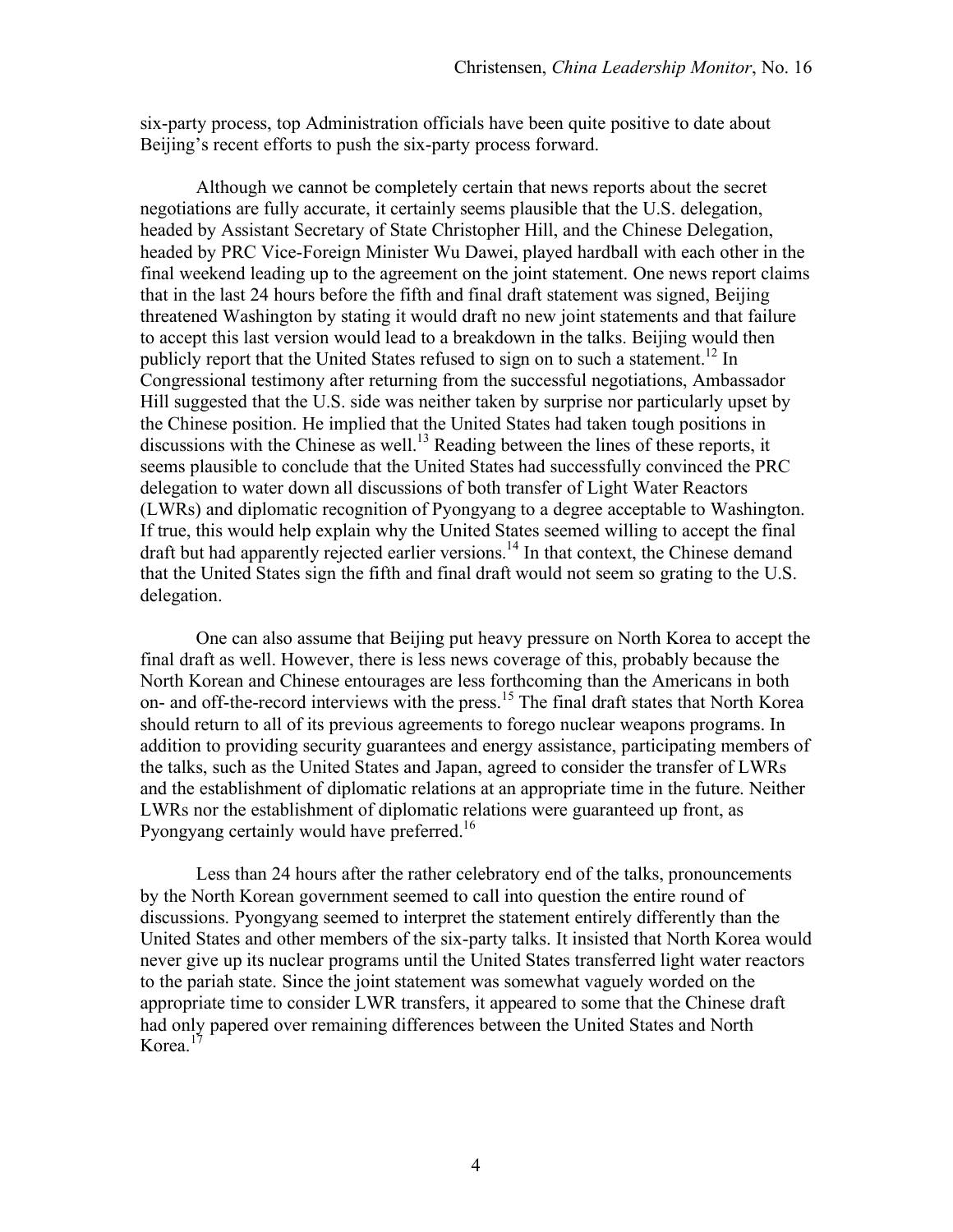Such a pessimistic conclusion is unwarranted. In fact, even with the nearly immediate provocations from Pyongyang that followed, the joint statement may prove the Bush Administration's finest hour to date regarding the North Korea problem. In the runup to the 2004 Presidential elections, the six-party talks were in limbo because of North Korean stonewalling. The Bush Administration was roundly criticized for, among other things, refusing to negotiate directly with North Korea as the latter demanded at the time. The Bush Administration insisted that the six-party framework was preferable to bilateral negotiations. The President himself emphasized the important role that China had to play in that process in his debate with Senator Kerry, who advocated bilateral negotiations with Pyongyang. Recent events have arguably vindicated the Administration's position in this debate. Active Chinese participation has apparently been essential to gain universal accession to the September 19 joint statement. Greater flexibility in negotiations on the part of the United States, and softer public rhetoric after Secretary Rice assumed office in the State Department and prior to the fourth round of the six-party talks (see CLM 14 and 15) also likely contributed to recent progress, but it is still hard to imagine how such an agreement could have been reached without active Chinese participation. So, the sixparty framework appears to be an essential component of the recent success.

What is arguably more important about the advantages of the six-party process is that North Korea stands to suffer much more if it scraps previous commitments reached through a multilateral rather than a bilateral negotiation process. If North Korea insists that the meaning of the September 19 joint statement is that the United States and others need to transfer LWRs before Pyongyang commits to denuclearization (a bizarre interpretation of the document by any measure), this time it will be squirming out of an agreement made not only with the United States, but with all of its neighbors as well. Press reports reveal that before approving the signing of the final joint statement, Secretary Rice clarified with the other four members of the six-party talks what the statement meant regarding the LWRs. She gained their agreement not to transfer any related technologies until after North Korea was in good standing with its denuclearization agreements. <sup>18</sup> Since the other four countries were consulted and since their delegations were present in Beijing as well, this means that North Korea's "he-said, she-said" tactics have no market audience in the region.

The six-party process is particularly important as it relates to China. Government officials and commentators alike in China understandably took special pride in the agreement that was reached. Chinese news articles discussed how the PRC's role in the process was praised around the world. Beijing had played a major leadership role in bringing the joint statement to fruition, and the news media hailed Beijing's newfound diplomatic confidence and influence.<sup>19</sup> Rather than exhibiting the kind of envy toward China that some U.S. zero-sum thinkers demonstrated in their commentaries, the Bush Administration seemed more than happy to congratulate Beijing for its contributions, thus increasing the PRC's stake in a successful conclusion to the de-nuclearization process. 20 These congratulations were noted in the PRC news media.<sup>21</sup> This is not just good diplomacy on Washington's part, it is smart strategy. In questions about potential backpedaling by North Korea on issues related to highly enriched uranium production, State Department spokesman Adam Ereli made a point of stating that he believed such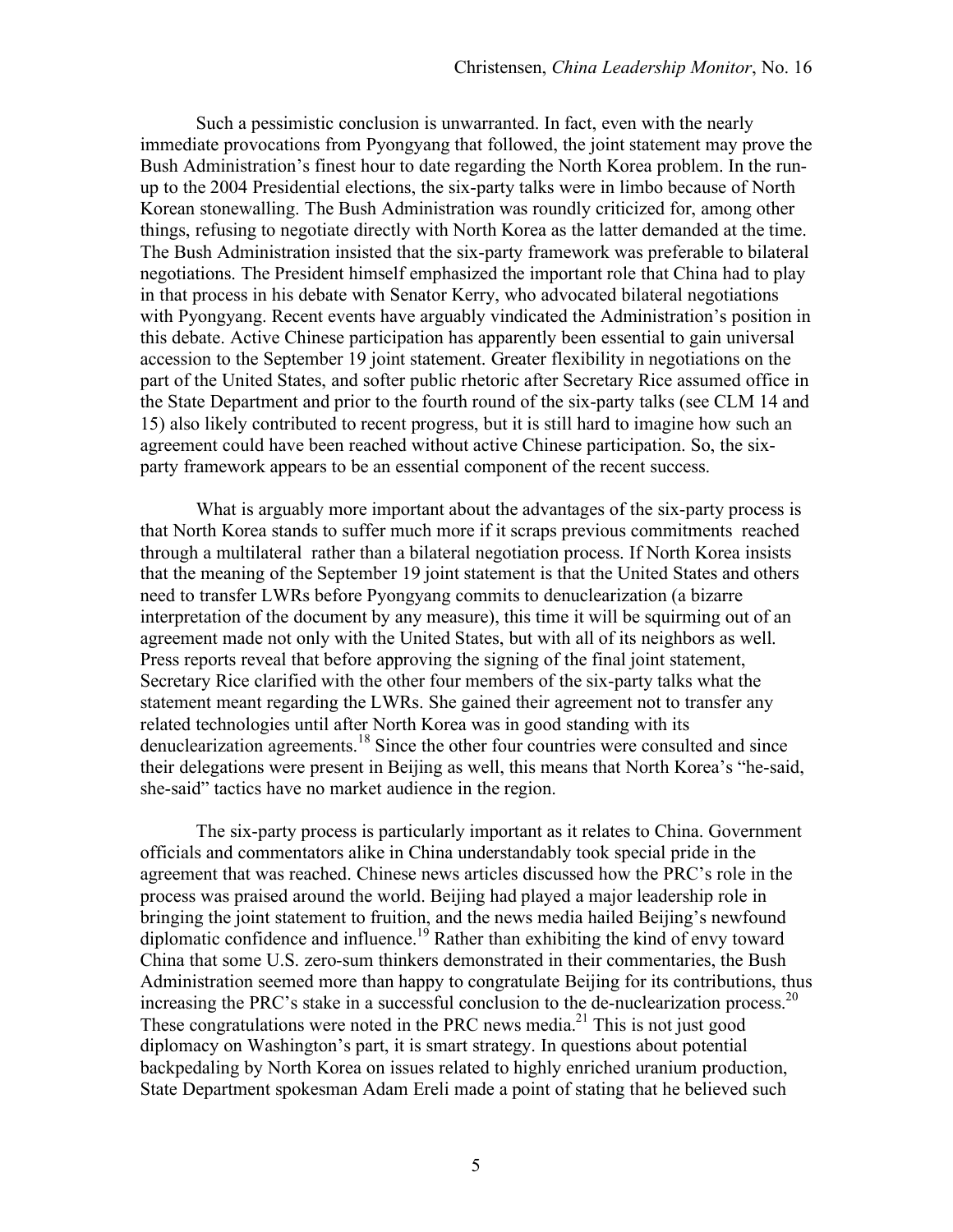production was covered in the joint statement as "drafted by the Chinese."<sup>22</sup> When China feels invested in the process and gains international prestige by its success, North Korea runs greater risks reneging on its obligations with its standard prevarication and flakiness. With its typically unhelpful reinterpretation of the joint statement, Pyongyang hazards not just raining on Beijing's parade, but sparking Beijing's ire. In reference to Pyongyang's odd twist on the timing of LWR transfers, noted Chinese North Korea expert Jin Linbo of the PRC Foreign Ministry's China Institute of International Studies stated: "It is very stupid for North Korea to ask to change a just-signed deal. It will now be criticized by all parties, not just the United States." Japanese and South Korean observers also joined Dr. Jin in rejecting the North Korean "interpretation" of the joint statement. 23

Even if the six-party process fails to produce real traction on the North Korean nuclear question because of Pyongyang's foot-dragging, the United States will still be in a much better place than it might be if it had tried and failed to gain North Korean compliance with bilateral negotiations. After reaching bilateral deals, North Korea could simply renege and claim that Washington, not Pyongyang, was responsible for the collapse of cooperation. Third parties would be less knowledgeable about and less invested in the negotiations, and would, therefore, have more difficulty adjudicating the two sides' conflicting claims. Even though a breakdown of multilateral talks would certainly still be a bad outcome, under those circumstances the United States would have an easier time convincing North Korea's neighbors, including China, that Pyongyang was responsible for the poor results. This might reduce the controversy over other measures that the United States might decide to adopt in response to continued North Korean nuclear weapons development (see CLM 15 for discussion of those options).

### Beijing's Confident Diplomacy and The Row Over Taiwan Arms Sales

As discussed in the earliest editions of CLM, one of the most important factors in Chinese security analysts' view of the region and the world is their assessment of the relationship between Washington and Taipei at any given time. When that relationship is very close, mainland security analysts worry deeply. This is particularly true when Taiwan's government seems to be pushing toward juridical independence for the island. When U.S.-Taiwan relations seem strained, particularly when Taiwan independence advocates seem unable to pursue their agenda at home, Beijing's analysts seem more confident and less worried. Applying this standard, one can only code recent trends in Taiwan and U.S.-Taiwan relations as quite positive from Beijing's perspective. Since the 2004 Legislative Yuan elections, in which the anti-independence pan-Blue parties maintained a majority of the seats, there seems to have been little chance for proindependence politicians to pursue their goals through the ongoing constitutional reform process. Moreover, the island seems unable to respond effectively to the growing military challenge posed by PLA modernization The pace of that modernization has been quite impressive since 1999 and will provide the mainland added leverage over the island in the future. The inability and refusal of Taiwan's government to purchase several weapons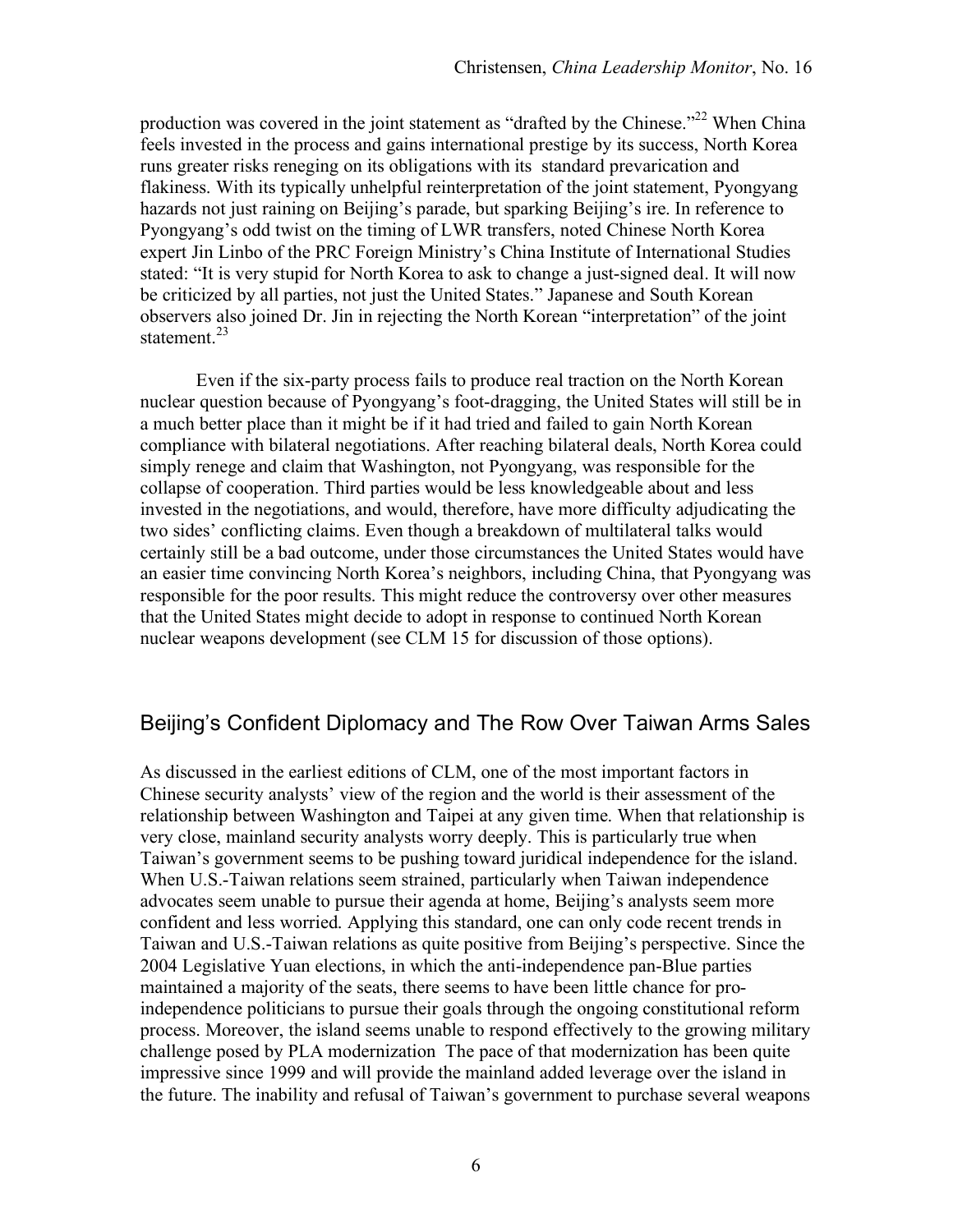systems offered to the island in April 2001 by the Bush Administration not only renders the island's military weaker over the long run, but also damages Taipei's relations with the United States. All of this means that trends in the cross-Strait balance of power seem to favor the mainland quite heavily. This reduces the likelihood that Taiwan will take actions that would be viewed on the mainland as necessitating the coercive use of force. Mainland observers have viewed with some glee the recent low popularity ratings of President Chen and the lack of public or legislative support for the expensive arms procurement bills he is sponsoring.<sup>24</sup>

Taiwan's refusal to purchase weapons has created palpable tension in U.S.- Taiwan relations. Statements by U.S. defense department officials and influential representatives on Capitol Hill all suggest that Taipei runs the risk of appearing to want a free ride from the U.S. military for its defense, a strategy that will alienate the United States from Taiwan.<sup>25</sup> Various experts testifying to the Congressionally mandated U.S. China Security Commission on September 15 also raised flags of caution about the potential damage that legislative gridlock regarding procurement in Taiwan could cause in the U.S.-Taiwan relationship. As this author testified, there are several major problems from a U.S. perspective. First, the official defense budget in Taiwan has fallen since 1998, a period in which PRC defense budgets have more than doubled. This is largely the responsibility of the administrations of Presidents Lee Teng-hui and Chen Shui-bian. The latter has tried to use special budgets, rather than the regular budget, to purchase many elements of the very large arms package offered by President Bush, including dieselelectric submarines, PAC-3 missile defense batteries, P-3 C maritime patrol aircraft, and mine-clearing helicopters. The enormous size of the package offered by the Bush Administration only complicates the Chen Administration's challenges on this score. The total package offered by the Bush Administration is valued at tens of billions of U.S. dollars, while Taiwan's annual regular defense budget is well under U.S. \$10 billion. Moreover, some of the items offered to Taiwan are no longer procured by defense contractors in the United States.<sup>26</sup> Another significant problem is that pan-Blue legislators opposed to the arms purchases are in key positions within Party caucuses and defense committees. Either because they oppose the size and nature of the special budget or simply because they want to stifle all initiatives from the Chen Administration (or some combination of the two), the special arms had been blocked from debate on the floor of the Legislative Yuan. As a result of this political deadlock on the island, many of the original big-ticket items in the 2001 Bush Administration package have not been purchased. While Taiwan did move ahead with the purchase of Kidd-class destroyers, other systems, such as diesel submarines, patrol aircraft, helicopters, and missile defense batteries have been caught in the political crossfire. The opposition had also used a strange and seemingly disingenuous interpretation of the failed 2004 defense referendum to argue that PAC-3 defense batteries cannot lawfully be moved from the special arms bill to the regular defense budget. $27$ 

Harsh criticism of the legislative foot-dragging in both Taiwan and the United States have led members of the pan-Blue camp to state that they support the general goal of strengthening the island's defenses, even if they oppose passing the current arms procurement package being advanced by the Chen Administration.<sup>28</sup> It is unclear at this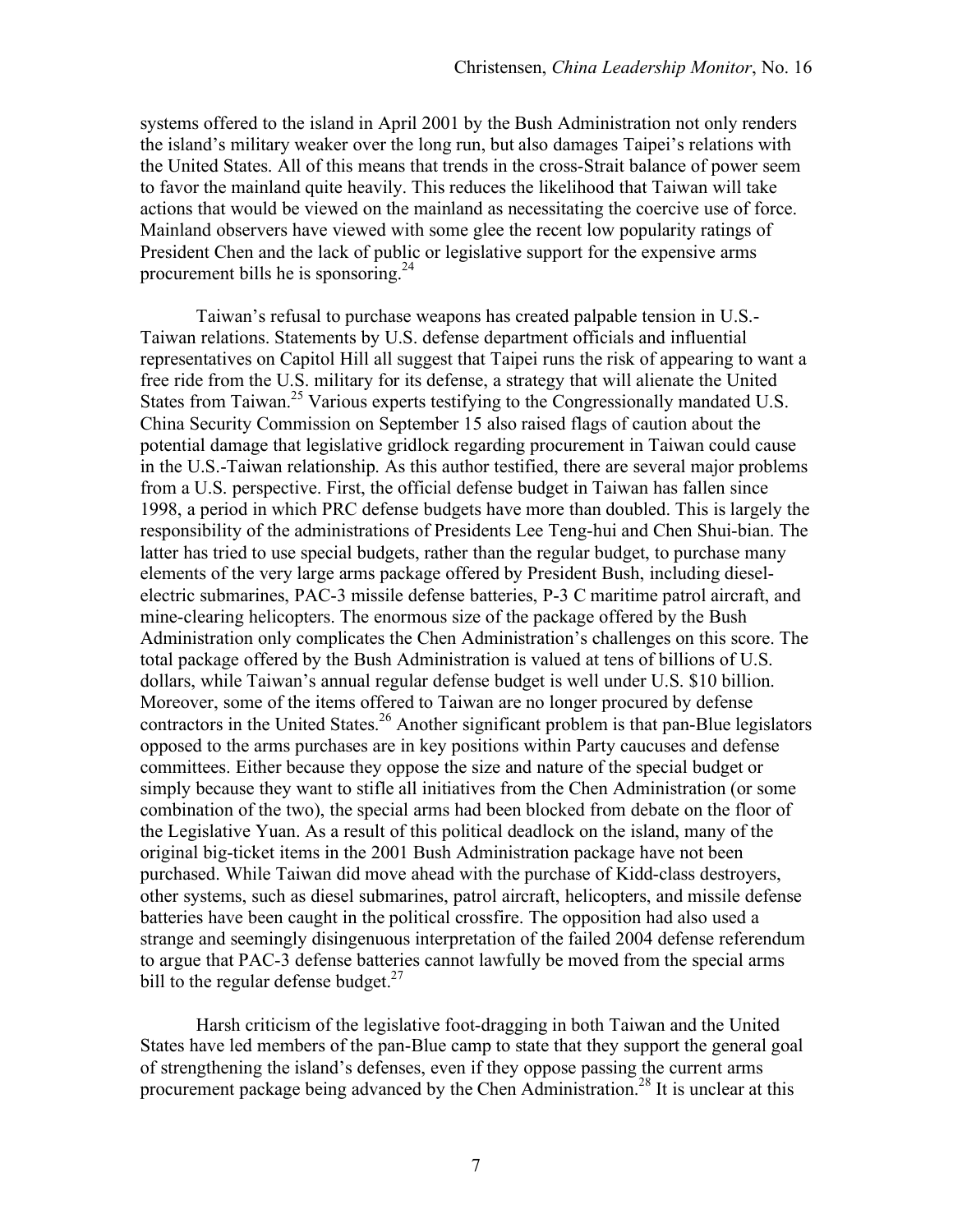time exactly which weapons systems they would like to purchase. For its part, the United States seems to be reconsidering the costs and benefits of the very large and controversial 2001 package. (in Washington's defense, it should be noted that all items on that list had been requested by Taiwan in the past, not foisted upon Taiwan by Washington.). Recently, Admiral Fallon, the commanding officer at Pacific Command, suggested that Taiwan should selectively choose defensive weapons and eschew offensive ones.<sup>29</sup> This statement by Admiral Fallon may be part of a fundamental U.S. reconsideration of the arms package being offered to Taiwan.

It is unclear exactly how Beijing's own strategy has influenced this outcome on the island and in U.S.-Taiwanese relations, although it is clear that the outcome suits Beijing's long-term strategy. There is solid circumstantial evidence that Beijing's generally more relaxed posture toward cross-Strait relations in recent months has affected the calculations of key pan-Blue international security analysts. For example, Tien Hungmao, former KMT foreign minister and current think-tank director, recently argued that Taipei should reconsider its defense posture because Beijing has adopted an accommodating strategy toward Taiwan and does not seem eager to attack in the near future (he did not specify what defense policy changes he would make, however). <sup>30</sup> To the degree that Beijing's more relaxed posture toward the island either has affected the thinking of people like Mr. Tien directly, or made pan-Blue elites' opposition to the Chen Administration's arms procurement proposals more palatable to Taiwan voters, Beijing's security policy toward the island has been successful in achieving its goal.

#### Continuing Struggles in China's Japan Policy

Where Beijing has clearly made little or no progress is in its security policy is in its relations with Japan. Sino-Japanese relations remain very poor and are clearly a source of concern in Beijing, Tokyo, and Washington.<sup>31</sup> Readers of CLM will be familiar with the ongoing friction between the two countries related to the Japan's general treatment of the history of the Pacific War, and, more specifically, Prime Minister Koizumi's commitment to visit each year Japan's controversial war memorial, the Yasukuni shrine. Adding fuel to this fire, former President Lee Teng-hui, now the leader of the radically proindependence party, the Taiwan Solidarity Union, has recently publicly supported Prime Minister Koizumi's visits to the shrine and criticized China's censure of it.<sup>32</sup> Also, there have been real tensions over disputed maritime claims in the East China Sea and the planned exploitation of energy resources by Japanese and Chinese firms. In early September, the PLA Navy apparently sent several warships to an area near the Chunxiao gas field, which lies under disputed waters, to buttress Chinese claims to the area. <sup>33</sup> Such activities, though limited in scope, are quite provocative and run the risk of escalation in the future. Moreover, the perpetuation of these tensions further poison the domestic environment in Japan and China toward the other side. Finally, Chinese security analysts continue to worry about the implications of a more assertive Japan. Both Sino-Japanese relations and cross-Strait relations could suffer with a strengthened and more balanced U.S.-Japan alliance.<sup>34</sup>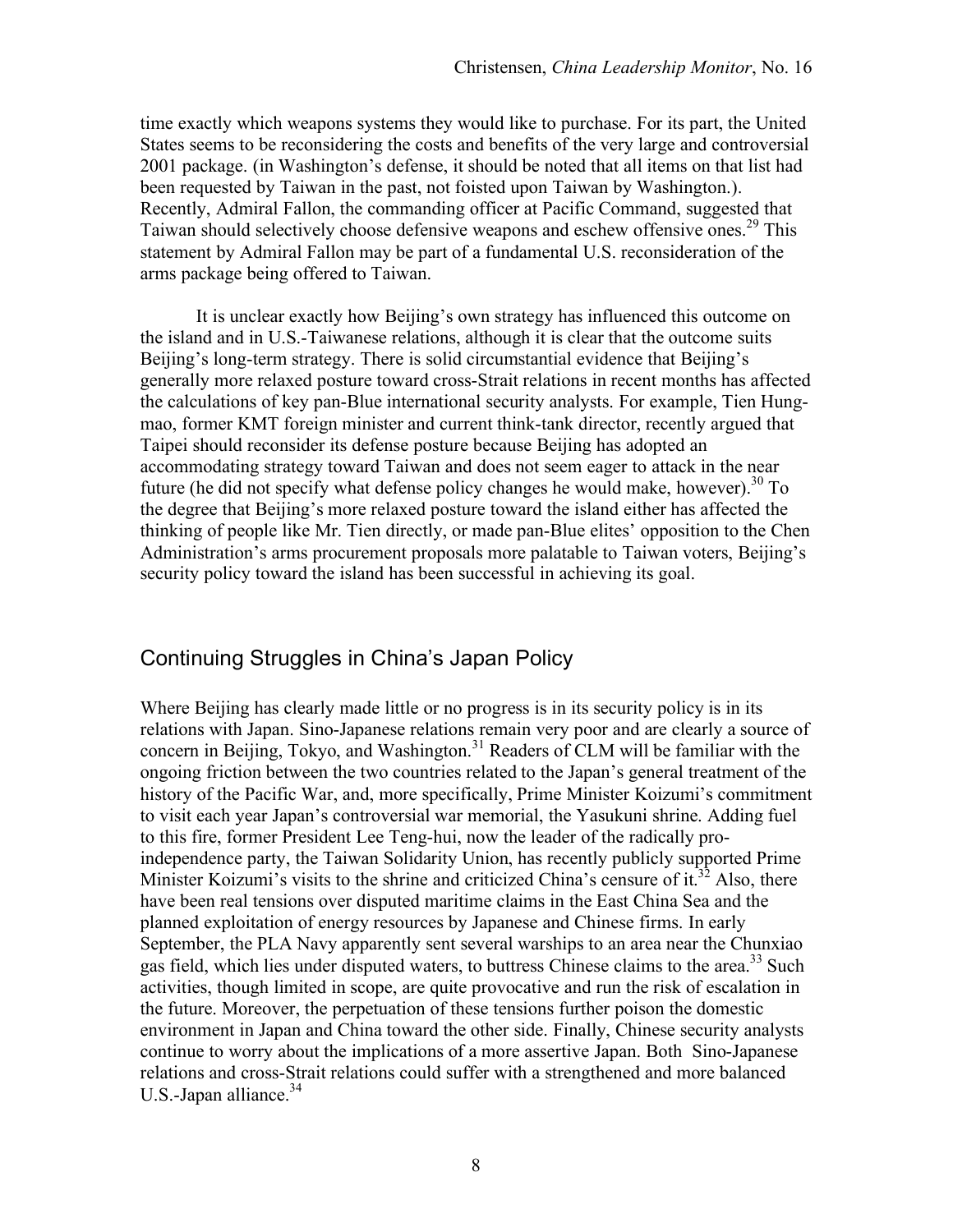To their credit, Beijing and Tokyo maintain a regular "strategic dialogue" involving the PRC's Vice Foreign Minister, Dai Bingguo, and Japan's Vice Foreign Minister, Shotaro Yachi. This dialogue parallels the new "senior dialogue" that began in early August in Beijing between Vice-Minister Dai and U.S. Deputy Secretary of State Robert Zoellick. The third and most recent round of the Sino-Japan dialogue took place in Beijing in mid-October. <sup>35</sup> At the time of this writing, it does not appear likely that anything positive will come out of that round of discussions. Just before the dialogue began,the PRC government apparently obtained advance notice of Prime Minister Koizumi's visit to the Yasukuni Shrine on October 17.

Whatever the cause of high-level communication problems between Beijing and Tokyo, it is difficult to argue that Beijing's refusal to engage in meaningful dialogue with Tokyo is anything but a severe failure of Chinese policy. A constructive bilateral relationship between the two nations is vitally important for both the region and the world. Nothing calls into question the notion that Beijing is becoming a "responsible stakeholder" in great power politics more than Beijing's emotion-laden responses to Japan. On the other hand, Beijing's constructive recent efforts on the Korean nuclear issue suggest the possibility of meaningful Sino-American cooperation on important issues of mutual concern, as emphasized by Robert Zoellick's policy speech. The road to North Korean denuclearization, however, will at best be a long and tortuous one, as was so clearly demonstrated by North Korea's backtracking after the agreement on a joint statement. For better or worse, Washington and Beijing's ability to stay roughly on the same page in pursuing their common goals on the Korean peninsula will be a bellwether for the prospects of long-term, positive relations between the United States and the People's Republic of China. Against a backdrop of rising tensions in China's relations with Japan, the increasing frustration in the United States about the U.S. trade deficit with China, and China's policies toward dictatorial regimes in Iran, Uzbekistan, and Sudan, continued Sino-American cooperation on North Korean denuclearization is absolutely essential to stable relationships across the Pacific.

#### **Notes**

<sup>4</sup> See "Ma, Soong Agree to Oppose Special Weapons Budget," *China Post*, September 8, 2005; and

<sup>1</sup> The author would like to thank Michael Glosny for expert research assistance. <sup>2</sup> Joseph Kahn and David E. Sanger, "U.S.-Korean Deals on Arms Leaves Key Point Open*," New York*

*Times*, September 20, 2005.<br><sup>3</sup> For a discussion of groups gearing up for sanctions on China within the United States, see CLM 14 and <br>"Do Something on China: Step One...Shoot Self in Foot?" in The Nelson Report, Septembe

<sup>&</sup>quot;Lawmakers Debate Vice Defence Chief's Referendum Logic*, Central News Agency* (ROC), September

<sup>&</sup>lt;sup>5</sup> See "Japanese Vice FM on China-Japan Strategic Dialogue" at www.chinaview.cn 2005-10-14 19:06:44.<br><sup>6</sup> "Whither China: From Membership to Responsibility? Robert B. Zoellick, Deputy Secretary of State, Remarks to National Committee on U.S.-China Relations, September 21, 2005, New York City, at http://www.ncuscr.org/articlesandspeeches/Zoellick.htm.<br><sup>7</sup> Author's off-the-record discussions in Beijing and Washington in early 2003.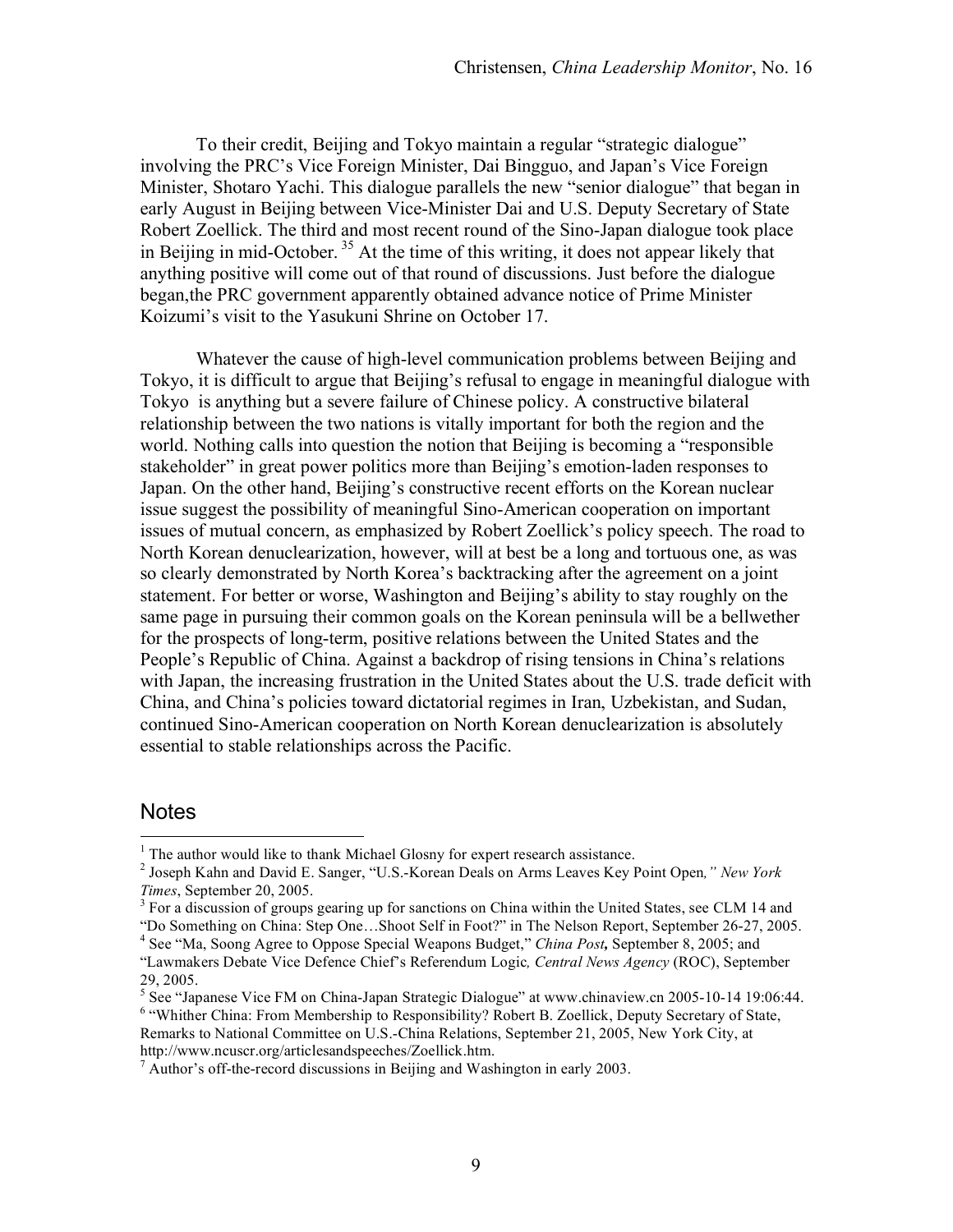<sup>8</sup> See CLM 6 and Thomas J. Christensen and Michael A. Glosny, "China: Sources of Stability in U.S.- China Relations," in Richard J. Ellings and Aaron Friedberg, eds, Fragility and Crisis: Strategic Asia, 2003-

<sup>2004</sup> (Seattle, WA: National Bureau of Asian Research, 2003-2004), pp. 53-80. <sup>9</sup> For examples of the many expressions of appreciation for the Chinese role expressed by Bush Administration Officials, see Press Availability at UN Headquarters Secretary Condoleezza Rice New York City September 19, 2005,; and Assistant Secretary of State Christopher R. Hill's Statement at the Closing Plenary of the Fourth Round of the Six-Party Talks September 19, 2005, both in U.S. Department of State

Press Releases, September 19, 2005.<br><sup>10</sup> Charles Krauthammer, "China's Moment" Washington Post, September 23, 2005, p. A23.<br><sup>11</sup> "Whither China: From Membership to Responsibility?," Robert B. Zoellick, Deputy Secretary of Remarks to National Committee on U.S.-China Relations, September 21, 2005, New York City, at http://www.ncuscr.org/articlesandspeeches/Zoellick.htm.<br><sup>12</sup> Kahn and Sanger, "U.S.-Korean Deal." 13 See Ambassador Christopher R. Hill, Assistant Secretary of State for East Asia and Pacific Affairs, "Six-

Party Talks and the North Korean Nuclear Issue," U.S. House Committee on International Relations,

October 6, 2005.<br><sup>14</sup> For example, see Bryan Walsh and Elaine Shannon, "How to Keep Talking: The Inside Story of How a Veteran U.S. Diplomat and his Chain-smoking Chinese Counterpart Hammered Out a Deal on North Korea's Nukes," *Time Asia*, September 26, 2005.<br><sup>15</sup> For some coverage along these lines, see Walsh and Shannon, "How to Keep Talking."<br><sup>16</sup> For the full text, see "Joint Statement of the Fourth Round of the Six-Party Tal

19, 2005, available at www.state.gov/r/pa/prs/ps/2005/53490.htm.<br><sup>17</sup> Barbara Demick, Mark Magnier, and Sonni Efron, "North Korea Sets Condition on Nuclear Pact," *Los Angeles Times*, September 20, 2005, p. 1.

<sup>18</sup> For example, see Walsh and Shannon, "How to Keep Talking."<br><sup>19</sup> For news reporting that lauded China's successes in shepherding an agreement, see "Zhongguo Zai Chao" *He Liu Fang Huitan Zhong Zhanxian Yingxiangli*," China's Emerging Influence in the Six-Party North Korean Nuclear Talks," from *Huanqiu Shibao* (Global Times) on Sina.com News, September 26, 2005 at http://news.sina.com.cn/c/2005-09-26/17447040217s.shtml; and "*Pinglun: Liu Fang Huitan Jieduanxing Shengli Tuxian Zhongguo Waijiao Shengli*," "The Phased Victory of the Six Party Talks Accentuates the Victory of China's Diplomacy," *Dong Fang Shibao* (Eastern Times) September 20, 2005 at http://news.china.com/zh\_cn/international/1000/20050920/12668770.html. For additional generally positive coverage of the September 19 agreement, see "*Yili, Yonqi yu Zhishi de Shengli—Ping Liufang Huitan Gongtong Wenjian*," "Willpower, Bravery, and Wisdom: Assessing the Joint Document of the Six-Party Talks," September 20, 2005 at

http://news.china.com/zh\_cn/international/1000/20050920/12670821.html. For Chinese coverage of North Korean backtracking on September 20, see " '*Shidang Shijian' Yinfa Zhengyi: Chao Yao Mei Xian Yuanjian Qingshuo Fanying Dui*," "'Appropriate Time' Causes Dispute: North Korea Wants the United States First to Provide and Construct a Light-Water Reactor," September 21, 2005 in http://news.china.com/zh\_cn/international/1000/20050921/12674914.html.<br><sup>20</sup> See footnote 9 above.<br><sup>21</sup> For Chinese media citation of expressions of gratitude offered by Christopher Hill and Condoleezza Rice,

see "*Pinglun: Liu Fang Huitan Jieduanxing Shengli Tuxian Zhongguo Waijiao Shengli*," "The Phased Victory of the Six Party Talks Accentuates the Victory of China's Diplomacy" *Dong Fang Shibao* (Eastern Times), September 20, 2005 at http://news.china.com/zh\_cn/international/1000/20050920/12668770.html ; and "Zhongguo Zai Chao He Liu Fang Huitan Zhong Zhanxian Yingxiangli," China's Emerging Influence in the Six-Party North Korean Nuclear Talks," from *Huanqiu Shibao* (Global Times) on Sina.com News at http://news.sina.com.cn/c/2005-09-26/17447040217s.shtml. It is notable that this article also praises Hu

Jintao by name for his contributions to the result.<br><sup>22</sup> U.S. State Department Daily Press Briefing, Adam Ereli, Deputy Spokesman, Washington, DC, September 19, 2005.

<sup>23</sup> Demick, et al., "North Korea Sets Conditions." <sup>24</sup> See, for example, Gu Yu, Sun Xianglan, Zhang Weizhong, and Du Tianqi, "*Chen Shuibian Shili Zai Weisuo*," "Chen Shuibian's Power is Shrinking" in *Huanqiu Shibao* (Global Times), September 30, 2005.